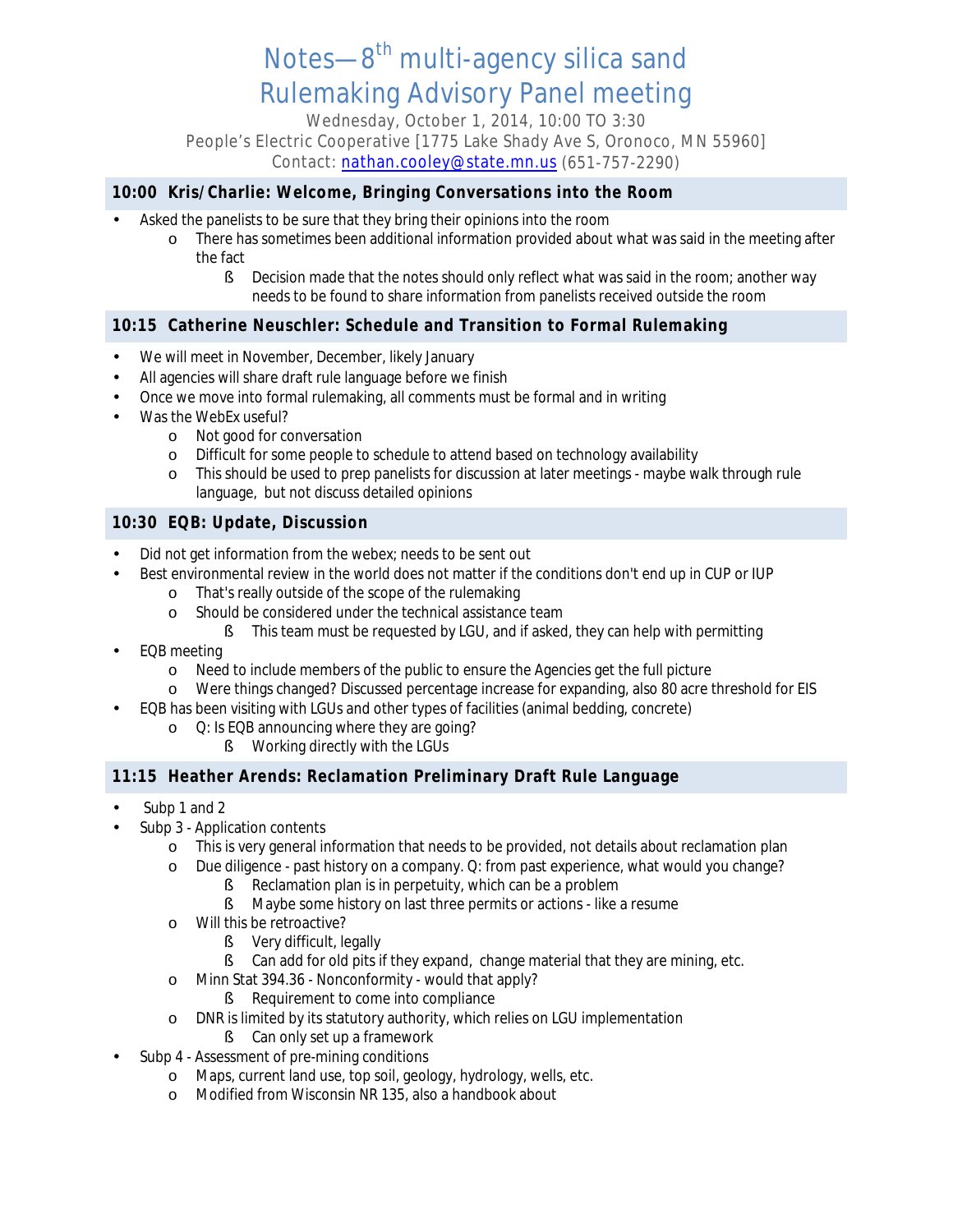- o Add components. Do you want reclamation to be about stabilizing slopes or restoring some ecological function? If about functions, more is needed. And it should be about ecological function, and land should be able to be returned to original function.
	- **§** Areas will be fragile
	- § Add: descriptions of agricultural or other history, field and lab analysis of soil horizons, feasibility of returning land to agriculture or forestry (using an expert) - timeframe and what is needed to restore soil, geology, pre settlement vegetation, field survey of vegetation and species diversity, quantifiable standard to assess re-establishment of vegetation, natural heritage, description of source of soil, if land could be restored to farming what impacts might there be from farming processes like manure, fertilizers, irrigation.
		- § O: Is this required in environmental review? Or do we wait to ask until a reclamation plan.
			- § Some EAWs have included wells, but don't get all of them. Need to be sure all are included.
	- § No one can answer for current mines how the removal of the material will affect the water. Is watershed included?
	- § Should include assessment of watershed or subwatershed, or groundwater area. Identify streams and rivers. Water balance to the site.
		- § Sounds like local ordinance from Chippewa County Wisconsin, might have some good language there.
		- $\bullet$  Maybe also 404(b)(2)?
			- § Wouldn't get into forestry or ag land
	- § Section e needs to be expanded
	- § Soil brought in needs to be regulated. Definitions: what is clean soil?
	- § Concerns that areas are dead zones post-mining
		- § Others have seen reclaimed areas that are very functional and returned to their native state
		- **§** Looks versus use
		- § Dead zones may be just in context of farming, which isn't the only good land use
		- **§** Counties may prioritize types of land use, like agriculture
		- § If a community's plan shows they are a farming community, that shoukd be able to continue
			- § Loss of agriculture in Wisconsin
- o Subp 5 Descriptions of Mining Activities
	- **§** Map should include phases
	- § Map should show areas that are being avoided and why
	- § G is too vaque.
- o Subp 6 Intermittent Mining
	- **§** Timeframe or definition of how intermittent the mining is
- o Subp 7 Post Mining Land Use
	- § O: on estimated costs of reclamation, is there a way to use an inflation or discount rate for reclamation that will happen in the future?
		- § This is fairly standard, sometimes a permit requires a look at reclamation costs every 5 years
	- § Reclamation plan should be prepared by a natural resource professional and an engineer
	- § Nothing about subsurface fill or material going in aquifers
		- § What is the topsoil being put on?
		- **§** How deep is fill above aquifers?
	- § Source, location, type, and quantity of fill
	- § Add the seed mix into f. They often change, but would be useful to have an idea.
	- § Under q, what is a quantifiable standard under productivity?
		- § Also, add invasives to the performance standard
- o Subp 8 Criteria for Complete Reclamation
	- § What does it mean to have a variety of native plants?
	- § How far would the reclamation plan go in preparing the land for its next use, if that is changing?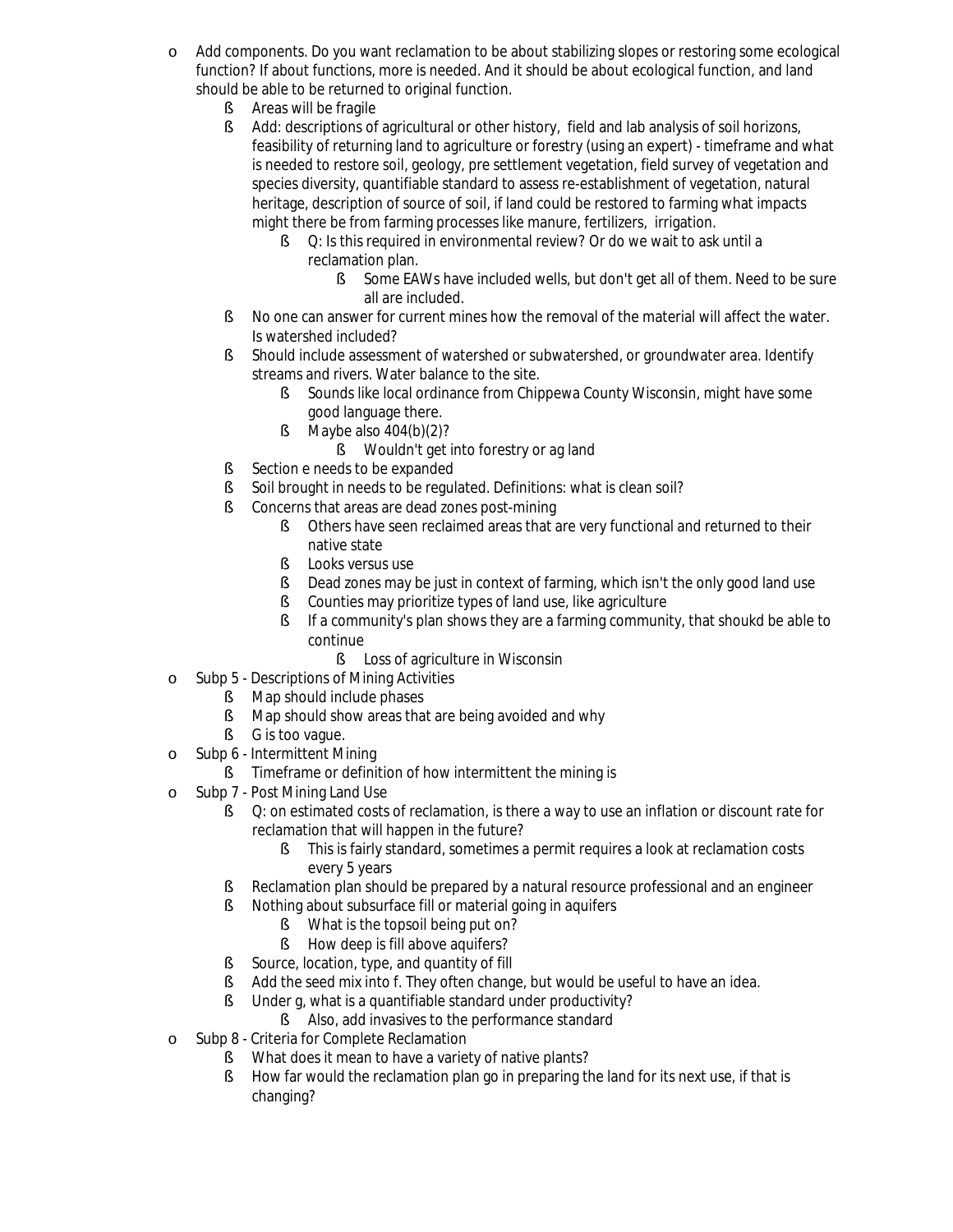- **§** Ex: Residential development; if there is really going to be a change, it needs to be sure that will happen. The minimum should be restoration to a native plant community. Can't rely on some vision of next use or permanent change to reduce reclamation burden.
- § C would restoration success criteria be set ahead of time?
	- § Reclamation plan should have methods for determining success, including a defined reference area.
		- § Needs to work for existing mines that expand or change geology.
	- § Better to have success criteria laid out ahead of time
	- § Methods should be tied to those used in pre mining review.
- o Subp. 9 Maintenance (or does this go in standards?)

#### Other Notes

- Please share Katie's written comments
	- o We will do this as an addendum/separate piece of the meeting notes
	- Need an opportunity to comment on them in more detail
		- o Can do via email to Nathan, compile without editing and finalize discussion at the next meeting.
			- § Yes. That will be the plan.
- Last meeting notes talk about it being difficult to separate out aggregate
- Remember legislative intent to not includ aggregate; many LGUs are very dependent on aggregate
- Some areas are working on separating the two in ordinance

### **1:00 Heather Arends: Continued Discussion**

- Heather has spoken to folks from Wisconsin
- Mixed opinions in exemptions
- Construction
	- o What if you have sand while you are doing construction grading?
		- § Can be sold?
		- § What are the adverse impact on the community? Is it the same as where there is mining?
		- § Should be regulated as fill.
		- § Should have same regulation as any one else extracting and selling a mineral
		- § Silica is a class 1 carcinogen
	- o Define the purpose of the project
		- § Exempt what is used for the purpose of the project that isn't sand mining
	- o Industrial standards for construction should be used
- When should these rules go into effect?
	- o Assuming they can't be retroactive
		- § Some LGUs may have ordinances that require coming up to compliance with new standards § But look at 394.36
	- o All new mines immediately effective
		- § Date of adoption
		- § Issue of moratoriums and LGUs trying to get ordinances in line
		- **§** Counties likely can't change any ordinances quickly
		- § 14.128 for effective dates of rules that require ordinance changes
	- o Some mines have been operating 40 to 100 years. Material is gone, so mass balance will not work. It would be difficult to find materials to fill that in.
		- § For nonconformity, there needs to be a time to come back into conformity
		- **§** There are other portions of our mines that have been operating for more than 100 years.
		- § Need a reclamation for grandfathered properties
- Subp. 1 Solid waste a mine can't be reclaimed as a landfill unless it follows solid waste rules
	- o What about what is put in aquifers?
		- § Agencies are dealing with material placed in aquifers as a discharge to groundwater
	- o Use of refuse is confusing should be overburden and fines
		- § Some want to prohibit chemicals with the fines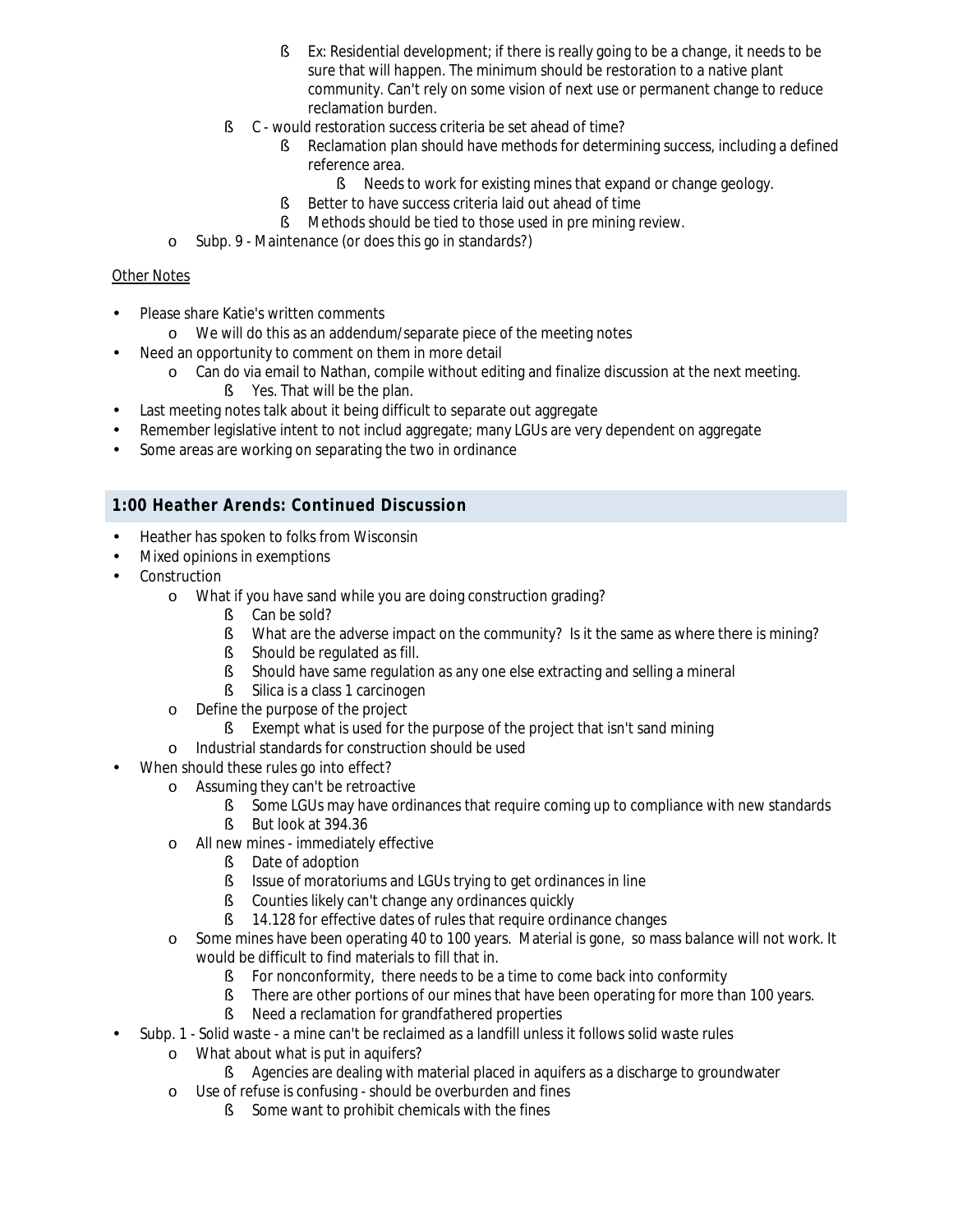- § Already regulated under solid waste rules, which defines clean fill vs. special waste fill
- § Concern about aquifer vs. Groundwater vs. Drinking water
- § Groundwater should not go in to a reclamation rule; other state rules govern
- o How are other impacts ponds, etc dealt with?
	- § PCA regulation
- Subp 2 Contemporaneous Reclamation
	- o Looks unenforceable
		- § Relates to financial assurance, so incentives even if not enforceable
	- o 40 acre maximum, but know that may not be palatable
		- § To limit the amount open at one time to a requirement set by the LGU
			- **§** LGU has that hammer through the financial assurance, so it should be up to what the company is willing to have financial assurance for.
				- § Is that enough of an incentive?
					- § Yes, in Wisconsin in the LGUs that really focus on it
	- o Won't get a consistent regulation if rely on local enforcement
		- § No compliance without a set number; while FA may impact how many acres are open, that seems to just be an influence
		- § Problem with specifying a number is that every mine is configured differently
			- § Could a percentage model work?
				- § Needs a big range, scale is different for small and large mines
					- § Maybe acreage for smaller mines or a percentage for larger. Have tiers or similar.
						- § Then you can move out an acre for each acre under active reclamation
			- § There are local ordinances that define a number that may mean that some sites are not mineable.
	- o Wisconsin is having an issue where cities are annexing mines but they are not trained as well as the counties are on NR135.
		- **§** Annual training on NR135
	- o Remember these are statewide performance standards and LGUs can add.
- Subp 3 health, safety, welfare  $\ddot{\phantom{a}}$ 
	- o Should be a purpose statement
- Subp. 4 Habitat Restoration
	- o Needs work
	- o Proposed by reclamation plan, not required
	- o Definition of condition does not apply to ag
		- § Is not meant to this is only for reclamation plans that are for habitat?
			- § The default
		- § Like the term ecological sustainable condition
		- § Specify that this is the default or minimum level
	- o Subp 5
- Subp 7, 8, and 9 Water l.
	- o Is it redundant to require compliance with other rules, like 7050, 7053, and DNR groundwater quantit?
		- § Yes. These are addressed in 6. There are so many other requirements, you'd have to list a LOT of them.
			- § Not really standard in rule writing
				- § Could be a guidance or a form or similar
			- § After hearing that mines are not regulated, developed a list of regulations in Wisconsin - it makes 50 pages
				- § Has and will share a bubble chart that has a regulated mine and all the federal and state rules that spin off and apply
				- § There are 240 bubbles on the chart with Wisconsin. These are general rules that apply to many different kinds of facilities.
				- **§** Concern is enforcement not just the existence of the regulation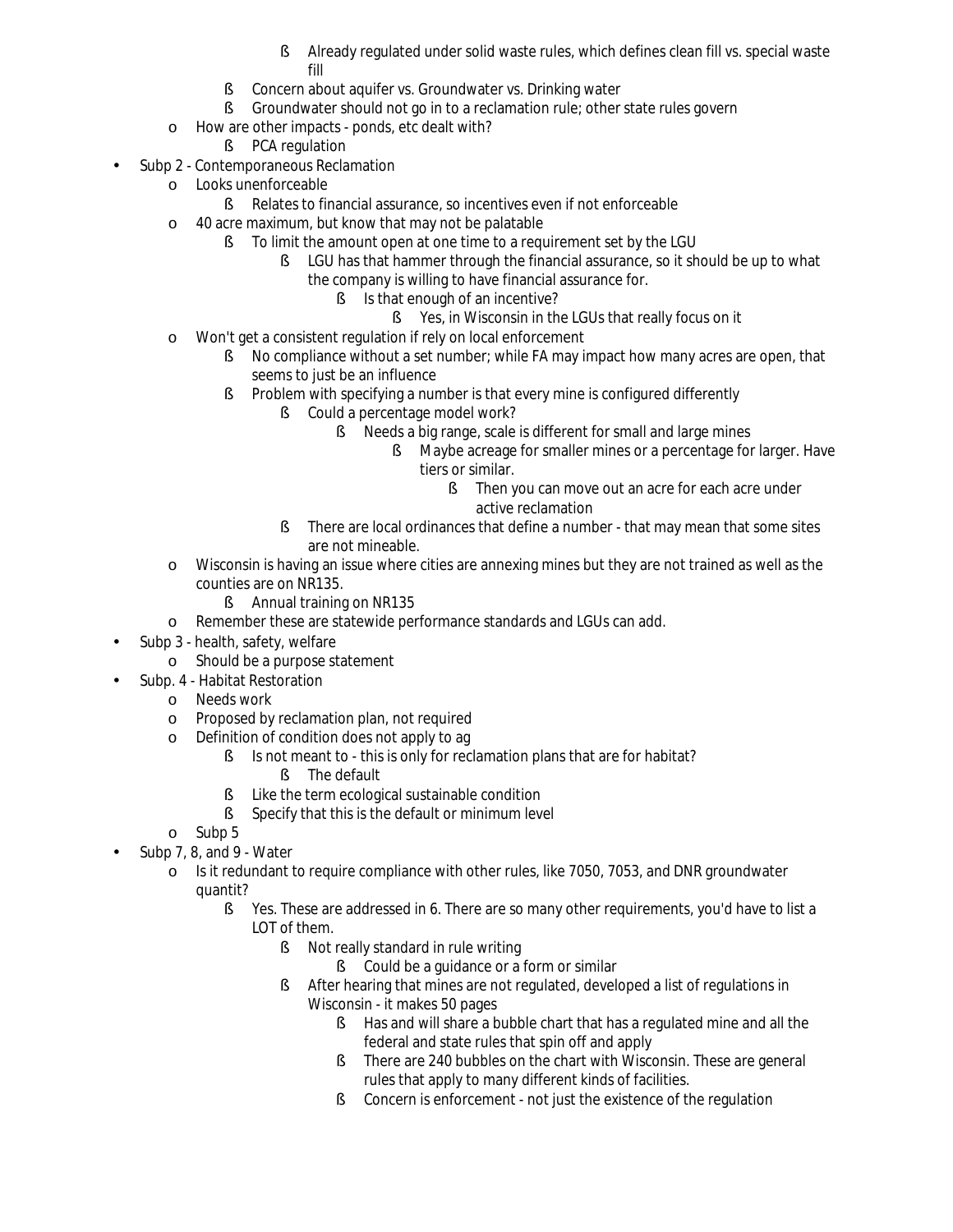- And there maybe so many that not everyone is aware of all the regulations
- **§** Concern about how frequently mines are being visited
- o Topsoil and overburden
	- § Have volume, what about depth?
	- § What if it is not up to standard? Needs to be amended, gotten up to standard.
	- § Soil must be stabilized at all times. Concern about one week time frame being too short, but also concerns about getting contractors to seed. (Cover crop.) In some cases it is taking 6 weeks.
	- § If we can't look at end use, how do we separate aggregate?
		- § We will work on definitions
	- § Mass balance is important because you can replace some of the volume. There's a fluff factor.
- o Storage
	- § Could there be a buffer requirement for water resources? To avoid erosion.
	- § Free from contamination? What are the specific levels?
		- § Solid waste rules. Reference. Can we send a list of those?
- o Substitution
	- **§** Enforceability? Testing before it is brought on site.
- o Mineland Water Bodies
	- § Option not to allow a pond on karst?
		- § PCA has tougher rules for ponds in karst
		- § Stormwater rules regular retention ponds elements are all in MPCA rules
			- § Need to talk to MPCA
	- § Is the intent to relate ponds at active mines?
		- § Yes, both active and reclaimed.
			- § Be clear
		- **§** Wisconsin allows ponds to become sediment basins
	- § Can't 100% prevent over topping or other problems
		- **§** More recognition through out of adaptive management and plans for dealing with things that go wrong
		- **§** Emergency or contingency plans
	- § Gets back to main concern in karst topography is the health of water
		- § Don't want mud pits
	- § What is meant by ponds?
		- **§** Process ponds or stormwater? Be clear. Better definition.
			- **§** Might be different fates for these two.
	- § Why does final grade have to extend 6 feet?
		- § To allow fluctuation in water depth.
		- § Restate a
	- § It is not always feasible to construct an island
		- § Be clear this is an example
	- § Re vegetation or other means? What are other means?
		- § Parks, open water features, etc.
		- § Remember there is approval needed
		- § Compatible with local land use plans
	- § Please provide additional comments, we'll come back to this
	- § 5 years, enforcement in financial assurance
		- § If signed off? Assurance extended if something doesn't work

# **3:15 Kris/Charlie: Check-In and Wrap Up**

#### What will help panelists?

- Seeing what else had been submitted during conversations/emails with Agency
- Answers to questions about air
- Participation from all during disagreementä,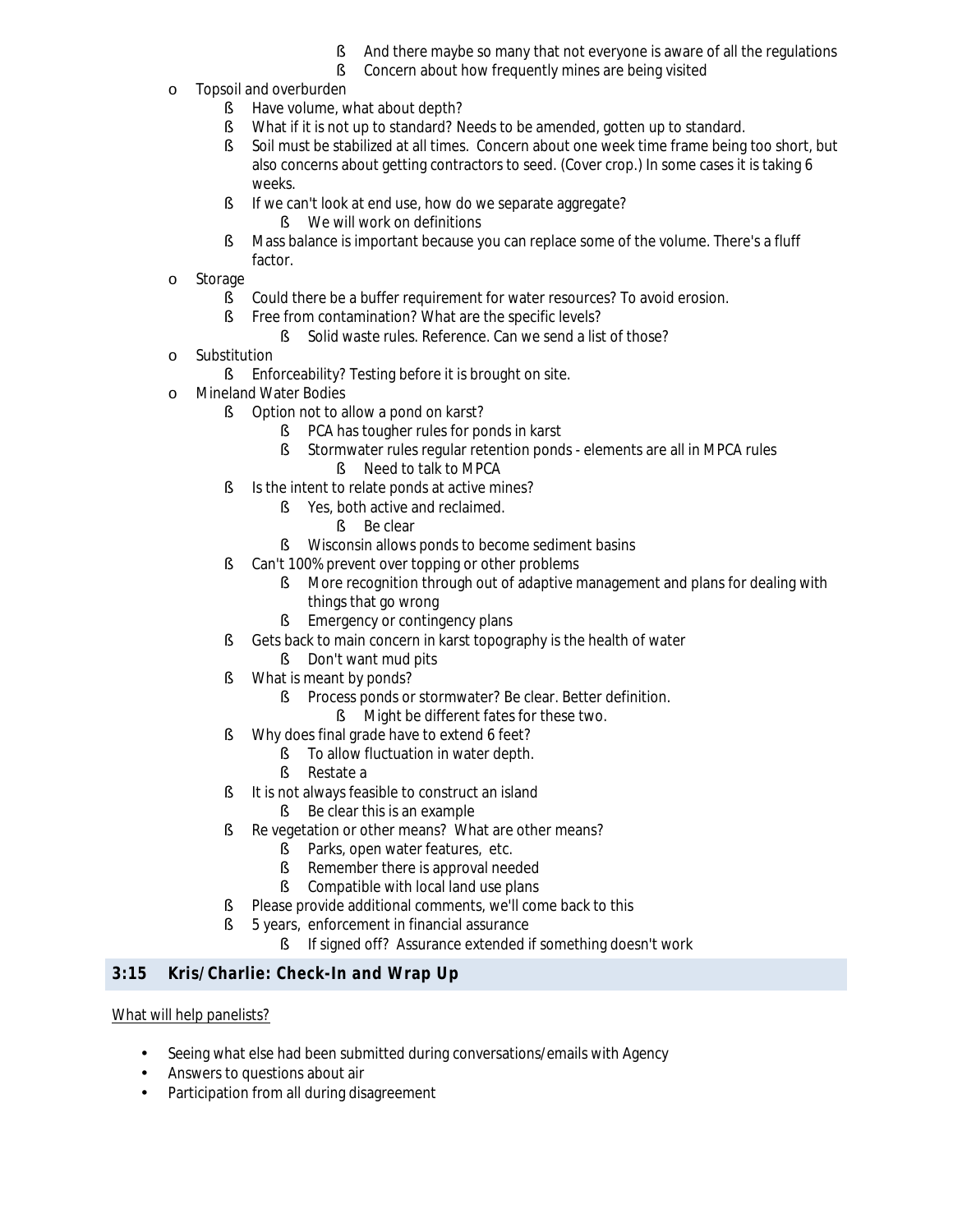- Struggle with what is in the bounds of rules (esp. Reclamation) and what relates to other Agencies and  $\hat{\mathbf{r}}$ other parts of these agencies
	- o How will they all fit together
- Understanding how a rule gets down to something enforceable k,
- Like the concrete and the real time view of comments  $\blacksquare$
- o Can help knowing and seeing where people agree
- Everyone's input and willingness to talk  $\epsilon$
- Time to review materials in advance formulate questions  $\Box$ 
	- o Willing to do homework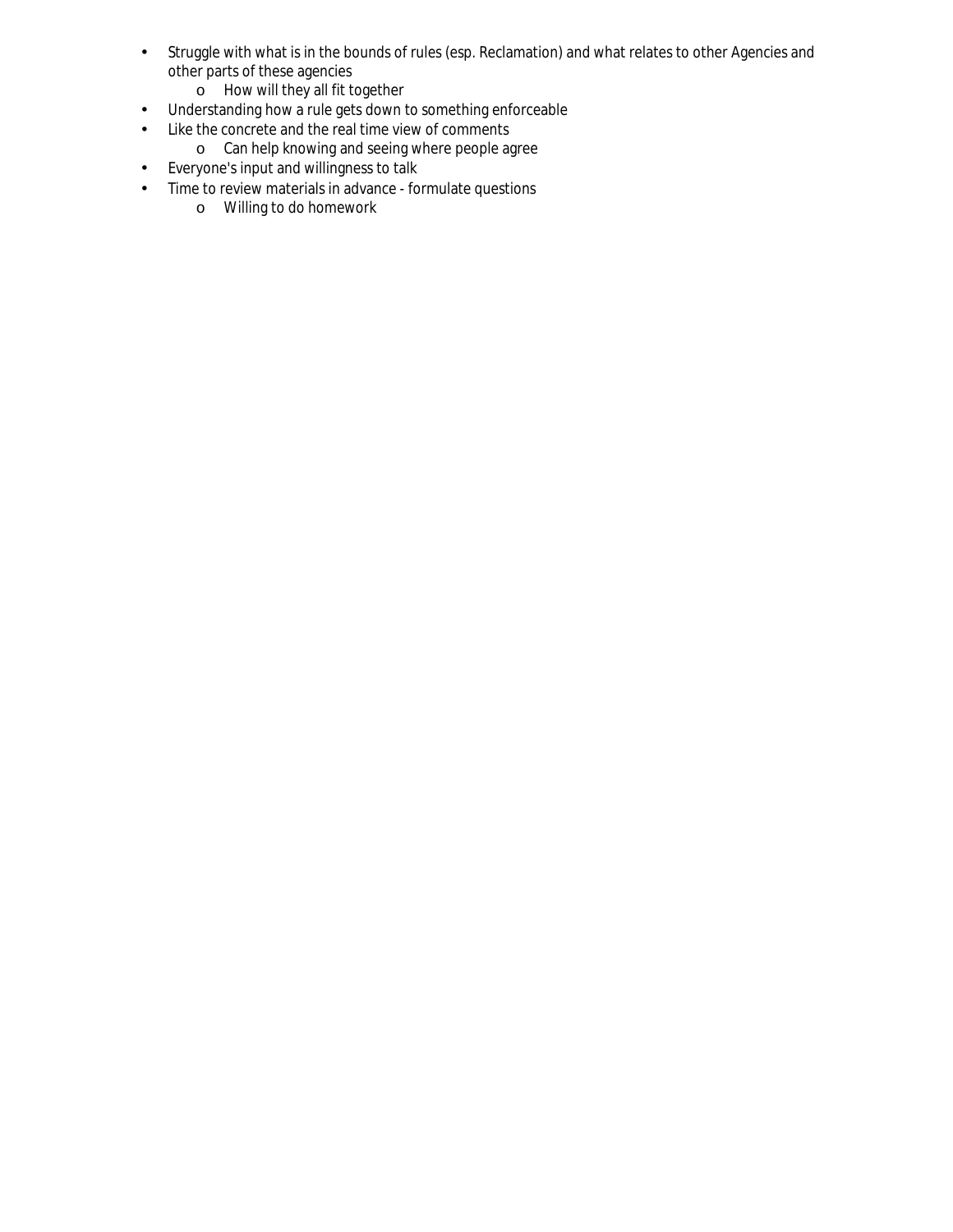Comments – Preliminary Draft Rule Language for Reclamation Plan Requirements Multi-Agency Silica Sand Rulemaking Panel Prepared by Katie Himanga, CF (panelist) 10/1/14 2 pages

# **In addition to requirements already included in the DNR 8/28/2014 draft…**

Reclamation Plan Requirements, Subpart 4.

 Reclamation plans shall be prepared by a qualified natural resources professional, ecologist or landscape architect along with a civil engineer

Permit applications shall include:

- Description of agricultural or forestry history (previous decade)
- Results of field analysis of soil thickness, both A and B horizons, and depth to C horizon
- Results of laboratory analysis of soil composition and bulk density of soil in the A and B horizons, and of organic matter and humus in the A horizon
- Steps required to restore fertility, soil microorganisms, organic matter and bulk density to a level no less than existed prior to mining
- For sites with a recent history (previous decade) of agriculture, provide a statement from a qualified expert (soil scientist or agronomist) regarding the feasibility of restoring the site to a condition suitable for agriculture (crops, pasture, barns, operations, storage, etc.) and, if so, in what time frame and with what required actions or inputs
- If farming is feasible, the opinion of a qualified expert (hydrologist) regarding the potential impact of farming, including manure and conventional corn/soybean rotation or corn/corn crop production systems, on surface and ground water.
- For sites with a recent history (previous decade) of forest management activity or timber production, provide a statement from a qualified expert (Certified Forester or soil scientist) regarding the feasibility of restoring the site to a condition suitable for forestry
- Statement from a qualified expert (geologist or hydrologist) as to whether or not any geologic materials that are protective of ground water will be disturbed or removed from the site and, if so, how the resulting loss of protection will be mitigated
- Map and description of "existing conditions" of biological resources, cultural resources, plant communities and wildlife use
- Map and description of pre-settlement vegetation (vegetation described in the Original Land Survey)
- Results of field survey conducted by a qualified expert (ecologist or other natural resources professional) of vegetation and wildlife, including no less than these: